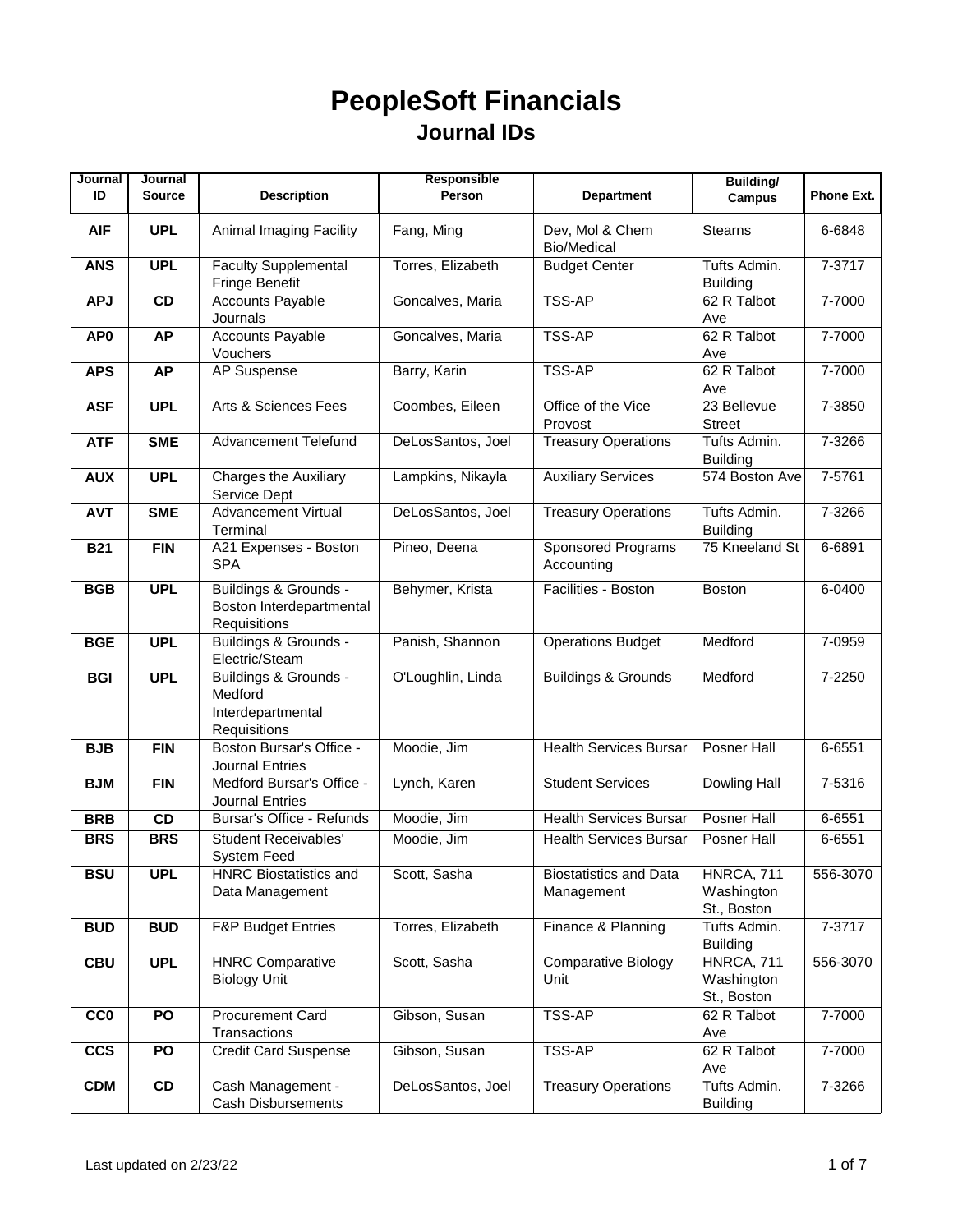| Journal<br>ID | Journal<br><b>Source</b> | <b>Description</b>                                                               | Responsible<br>Person              | <b>Department</b>                                             | <b>Building/</b>                        | Phone Ext.       |
|---------------|--------------------------|----------------------------------------------------------------------------------|------------------------------------|---------------------------------------------------------------|-----------------------------------------|------------------|
|               |                          |                                                                                  |                                    |                                                               | <b>Campus</b>                           |                  |
| <b>CMM</b>    | <b>CR</b>                | Cash Management -<br><b>Cash Receipts</b>                                        | DeLosSantos, Joel                  | <b>Treasury Operations</b>                                    | Tufts Admin.<br><b>Building</b>         | 7-3266           |
| <b>CNB</b>    | <b>CNB</b>               | CashNet's System Feed -<br><b>Boston</b>                                         | Moodie, Jim                        | <b>Health Services Bursar</b>                                 | <b>Posner Hall</b>                      | 6-6551           |
| <b>CNC</b>    | <b>CNC</b>               | <b>CashNet Commerce</b><br>Center                                                | Moodie, Jim                        | <b>Health Services Bursar</b>                                 | Posner Hall                             | 6-6551           |
| <b>CNG</b>    | <b>CNG</b>               | CashNet's System Feed -<br>Grafton                                               | Moodie, Jim                        | <b>Health Services Bursar</b>                                 | Posner Hall                             | 6-6551           |
| <b>CNM</b>    | <b>CNM</b>               | CashNet's System Feed -<br>Medford                                               | Moodie, Jim                        | <b>Health Services Bursar</b>                                 | Posner Hall                             | 6-6551           |
| <b>CNR</b>    | <b>UPL</b>               | <b>Center for Neuroscience</b><br>Research                                       | Bendeck, Jose;<br>Keefe, Amanda    | Neuroscience                                                  | Stearns 301                             | 6-0448<br>6-3869 |
| COV           | FIN, UPL                 | <b>COVID Emergency Resp</b>                                                      | Torres, Elizabeth                  | <b>Budget Center</b>                                          | Tufts Admin.<br><b>Building</b>         | 7-0115           |
| <b>CPB</b>    | <b>UPL</b>               | <b>Comparative Pathology &amp;</b><br>Genomics Core                              | Marino, Susan                      | Comparative<br>Pathobiology                                   | Grafton                                 | 8-4270           |
| <b>CRB</b>    | <b>CR</b>                | Cash Receipts - Boston                                                           | Moodie, Jim                        | <b>Health Services Bursar</b>                                 | Posner Hall                             | 6-6551           |
| <b>CRG</b>    | <b>CR</b>                | Cash Receipts - Grafton                                                          | Nelson, Maureen                    | <b>SAH Accounting</b>                                         | Grafton                                 | 8-4963           |
| <b>CRM</b>    | <b>CR</b>                | Cash Receipts - Medford                                                          | Moodie, Jim                        | <b>Health Services Bursar</b>                                 | Posner Hall                             | 6-6551           |
| <b>CSD</b>    | <b>SME</b>               | eCommerce Activity from<br>Sallie Mae/Center for<br>Study of Drug<br>Development | DeLosSantos, Joel                  | <b>Treasury Operations</b>                                    | Tufts Admin.<br><b>Building</b>         | 7-3266           |
| <b>CSM</b>    | CD                       | Student Refund Feed -<br>Medford                                                 | Moodie, Jim                        | <b>Health Services Bursar</b>                                 | <b>Posner Hall</b>                      | 6-6551           |
| <b>CTO</b>    | <b>UPL</b>               | <b>Clinical Trial office</b>                                                     | Hui, Mikki                         | <b>Clinical Sciences</b>                                      | Grafton                                 | 8-4679           |
| <b>DAC</b>    | <b>UPL</b>               | Datacom Chargebacks                                                              | Teldata                            | <b>Tufts Technology</b><br>Services (TTS)                     | Tufts Admin.<br><b>Building</b>         | 7-4357           |
| <b>DAU</b>    | <b>UPL</b>               | <b>HNRC Dietary</b><br><b>Assessment Unit</b>                                    | Gilhooly, Cheryl                   | Dietary Assessment<br>Unit                                    | HNRCA, 711<br>Washington<br>St., Boston | 556-3154         |
| <b>DCB</b>    | <b>CR</b>                | Dental Cash Journals                                                             | Conant, Beth                       | Administration - Dental                                       | Boston -1<br>Kneeland St                | 6-6842           |
| <b>DCE</b>    | <b>SME</b>               | Sallie Mae Remit Files                                                           | DeLosSantos, Joel                  | <b>Tufts Dental Continuing</b><br>Ed office                   | Tufts Admin.<br><b>Building</b>         | 7-3266           |
| <b>DES</b>    | <b>SME</b>               | Destiny One GL Feed                                                              | Moodie, Jim                        | <b>Health Services Bursar</b>                                 | Posner Hall                             | 6-6551           |
| <b>DHM</b>    | <b>CR</b>                | <b>Dining Hall Receipts</b>                                                      | Leccese, Connie<br>Barreau, Neerja | Facilities - Medford                                          | Medford                                 | 7-3847<br>7-2310 |
| <b>DLM</b>    | CR                       | <b>Direct Lending Medford</b>                                                    | Lynch, Karen;<br>Moodie, Jim       | <b>Student Services - AS</b><br><b>Health Services Bursar</b> | Medford<br>Posner Hall                  | 7-5316<br>6-6551 |
| <b>DNA</b>    | <b>UPL</b>               | DNA Lab                                                                          | Berne, Michael                     | Physiology - Basic Sci /<br>Medical                           | Stearns 8th<br>floor                    | 6-2422           |
| <b>DTM</b>    | <b>DTM</b>               | <b>Dining Transfers</b>                                                          | Johnson, Sonya;<br>Hill, Mary      | <b>Dining Services</b><br>89 Curtis St.                       | Medford                                 | 7-2310           |
| <b>DXL</b>    | <b>UPL</b>               | Vet Diagnostics                                                                  | Matloff, Lesli                     | <b>CVDL</b>                                                   | Grafton                                 | 8-4789           |
| <b>EAM</b>    | CR, CD,<br><b>FIN</b>    | <b>Endowment Accounting</b><br>Medford - General Batch                           | Pepper, Karen                      | <b>General Accounting</b>                                     | Tufts Admin.<br><b>Building</b>         | 7-2201           |
| <b>EAS</b>    | <b>UPL</b>               | AV Services billing                                                              | Harris, Dominique                  | <b>Tufts Technology</b><br>Services (TTS)                     | Curtis St.<br>Medford<br>campus         | 7-0114           |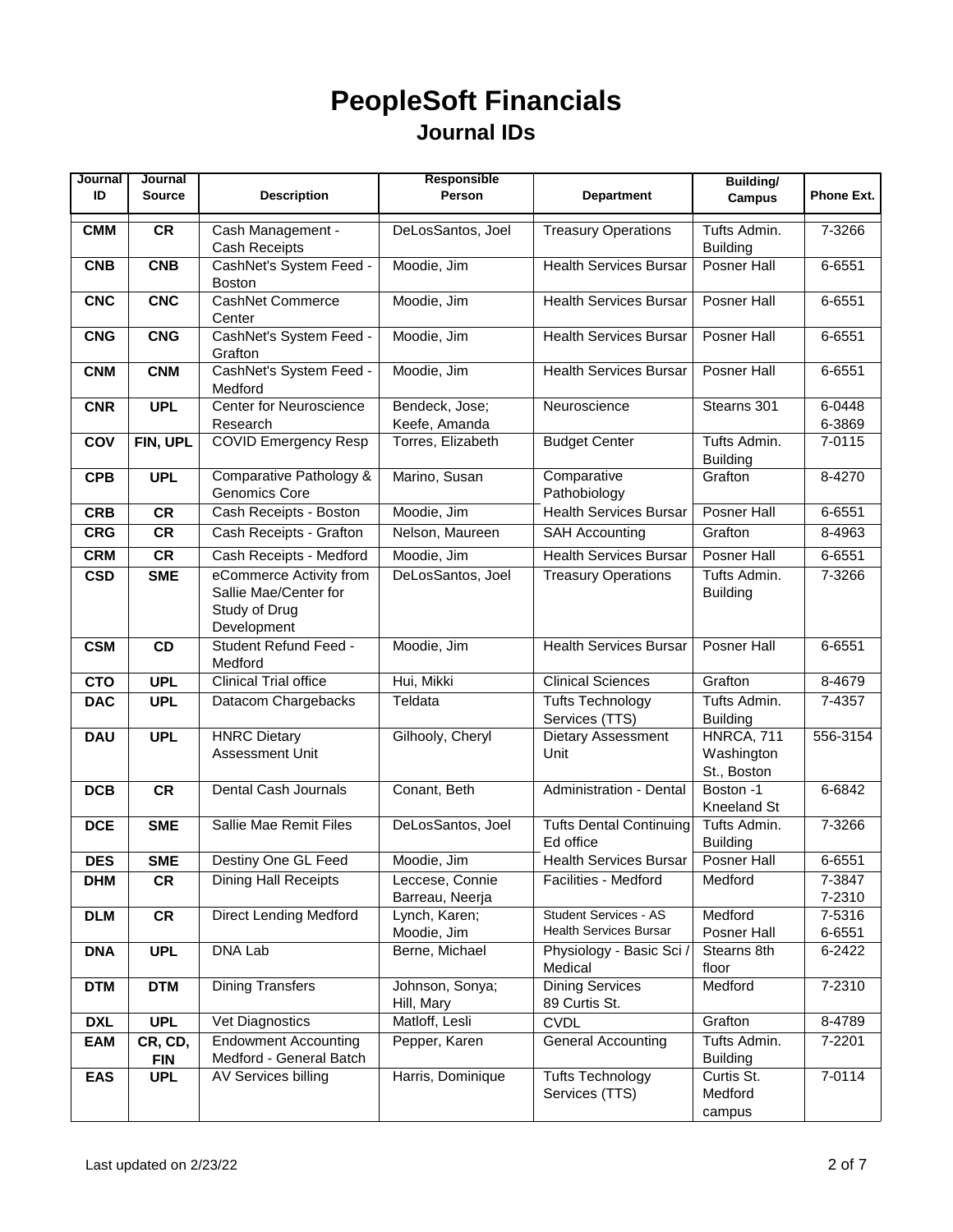| Journal    | Journal               |                                                            | Responsible                      |                                                               | <b>Building/</b>                |                   |
|------------|-----------------------|------------------------------------------------------------|----------------------------------|---------------------------------------------------------------|---------------------------------|-------------------|
| ID         | <b>Source</b>         | <b>Description</b>                                         | Person                           | <b>Department</b>                                             | <b>Campus</b>                   | <b>Phone Ext.</b> |
| EAU        | CD, FIN               | <b>Endowment Accounting</b><br>Underwater                  | Pepper, Karen                    | <b>General Accounting</b>                                     | Tufts Admin.<br><b>Building</b> | 7-2201            |
| <b>EDW</b> | ALO or<br><b>FIN</b>  | <b>Endowment for Schools</b>                               | Pepper, Karen                    | <b>General Accounting</b>                                     | Tufts Admin.<br><b>Building</b> | $7 - 2201$        |
| <b>EIM</b> | ALL or<br><b>END</b>  | <b>Endowment Income</b><br><b>Distribution Feed</b>        | Pepper, Karen                    | <b>General Accounting</b>                                     | Tufts Admin.<br><b>Building</b> | 7-2201            |
| <b>EMC</b> | <b>UPL</b>            | <b>Educational Media</b><br>Center                         | Fay, Meaghan                     | <b>Educational Media</b><br>Center                            | Tufts Admin.<br><b>Building</b> | 7-5918            |
| <b>FCC</b> | <b>UPL</b>            | Flow Cytometry Core                                        | Berne, Michael                   | <b>IPP</b>                                                    | <b>ST 808A</b>                  | 6-2422            |
| <b>FDN</b> | <b>CR</b>             | Direct Loans-DN Boston                                     | Moodie, Jim                      | <b>Health Services Bursar</b>                                 | Posner Hall                     | 6-6551            |
| <b>FFM</b> | <b>CR</b>             | Fast Fund - Medford                                        | Lynch, Karen;<br>Moodie, Jim     | <b>Student Services - AS</b><br><b>Health Services Bursar</b> | Medford<br>Posner Hall          | 7-5316<br>6-6551  |
| <b>FLT</b> | <b>UPL</b>            | The Fletcher School                                        | Lagasse, Susan                   | <b>Budget Center</b>                                          | Tufts Admin.<br><b>Building</b> | 7-1034            |
| <b>FMD</b> | <b>CR</b>             | Direct Loans-MD/SK<br><b>Boston</b>                        | Moodie, Jim                      | <b>Health Sciences Bursar</b>                                 | Posner Hall                     | 6-6551            |
| <b>FPJ</b> | <b>FIN</b>            | Financial Planning's<br><b>Journal Entries</b>             | Torres, Elizabeth                | Financial Planning and<br><b>Budget</b>                       | Tufts Admin.<br><b>Building</b> | 7-3715            |
| <b>FPR</b> | <b>FIN</b>            | <b>Recurring Entries</b>                                   | Yee, Susan                       | <b>General Accounting</b>                                     | Tufts Admin.<br><b>Building</b> | 7-3740            |
| <b>FVT</b> | <b>CR</b>             | Direct Loans-VT Boston                                     | Moodie, Jim                      | <b>Health Sciences Bursar</b>                                 | Posner Hall                     | 6-6551            |
| <b>GAB</b> | <b>FIN</b>            | <b>General Accounting -</b><br><b>Boston</b>               | Moodie, Jim                      | <b>Health Services Bursar</b>                                 | Posner Hall                     | 6-6551            |
| GAG        | <b>FIN</b>            | <b>General Accounting -</b><br>Grafton                     | Moodie, Jim                      | <b>Health Services Bursar</b>                                 | Posner Hall                     | 6-6551            |
| <b>GAM</b> | CR, CD,<br><b>FIN</b> | General Accounting -<br>Medford                            | Pepper, Karen                    | <b>General Accounting</b>                                     | Tufts Admin.<br><b>Building</b> | 7-2146            |
| <b>GAO</b> | <b>BT</b>             | <b>Bank Transfers</b>                                      | DeLosSantos, Joel                | <b>Treasury Operations</b>                                    | Tufts Admin.<br><b>Building</b> | 7-3266            |
| <b>GBL</b> | <b>FIN</b>            | <b>Automated Grant Billing</b>                             | Pineo, Deena                     | Sponsored Programs<br>Accounting                              | 75 Kneeland St                  | 6-6891            |
| <b>GFS</b> | <b>UPL</b>            | <b>Grafton Facilities Services</b>                         | Maguire, Mary                    | <b>Grafton Facilities</b><br>Services                         | Grafton                         | 8-7921            |
| <b>GTO</b> | <b>FIN</b>            | <b>Treasury Non-Cash</b><br>Journals                       | DeLosSantos, Joel                | <b>Treasury Operations</b>                                    | Tufts Admin.<br><b>Building</b> | 7-3266            |
| <b>HSL</b> | <b>UPL</b>            | <b>Health Science Library</b><br><b>Billing</b>            | Berlanstein, Debra               | <b>Health Sciences</b><br>Library                             | Sackler,<br>4th floor           | $6 - 2481$        |
| <b>ICM</b> | <b>UPL</b>            | <b>I-Center Medford</b>                                    | Silva, Marisa                    | <b>International Center</b>                                   | Medford                         | $7 - 3458$        |
| <b>IGL</b> | <b>UPL</b>            | Inst. for Global<br>Leadership - Journal<br><b>Entries</b> | Barry, Heather                   | Institute for Global<br>Leadership                            | Medford                         | 7-3934            |
| <b>IMB</b> | <b>UPL</b>            | Mail Services - Boston                                     | Chisholm, Sheila                 | <b>Support Services</b>                                       | Medford                         | 7-5123            |
| <b>IMM</b> | <b>UPL</b>            | Mail Services - Medford                                    | Chisholm, Sheila                 | <b>Support Services</b>                                       | Medford                         | 7-5123            |
| <b>JDW</b> | <b>UPL</b>            | Jaharis Dishwashing<br>Service                             | Manni, Verna;<br>McKinney, Ann   | Molecular Biology and<br>Microbiology                         | Medical & Vet,<br>136 Harrison  | 6-6663;<br>6-0826 |
| <b>JMB</b> | <b>UPL</b>            | <b>AT Cost Transfers</b>                                   | <b>TTS</b>                       | <b>TTS</b>                                                    | Dearborn<br>Medford             | 7-3380            |
| <b>KPB</b> | <b>UPL</b>            | Keypunch for Boston                                        | Moodie, Jim                      | <b>Health Services Bursar</b>                                 | Posner Hall                     | 6-6551            |
| <b>KPG</b> | <b>UPL</b>            | Keypunch for Grafton                                       | <b>Tufts Support</b><br>Services | <b>Tufts Support Services</b>                                 | 62 R Talbot<br>Ave              | 7-7000            |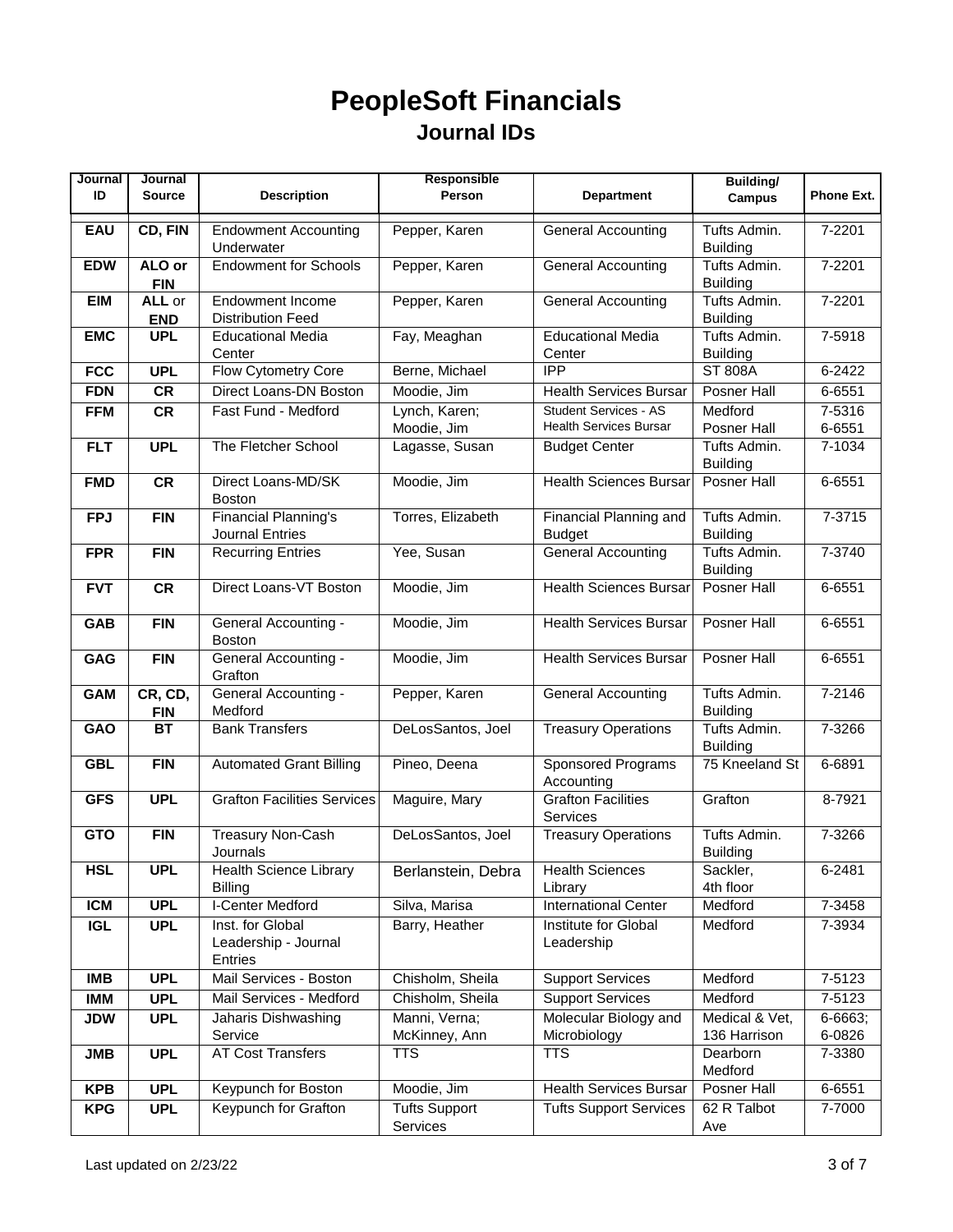| Journal    | Journal       |                           | Responsible          |                               | Building/       |                   |
|------------|---------------|---------------------------|----------------------|-------------------------------|-----------------|-------------------|
| ID         | <b>Source</b> | <b>Description</b>        | Person               | <b>Department</b>             | <b>Campus</b>   | <b>Phone Ext.</b> |
|            |               |                           |                      |                               |                 |                   |
| <b>KPM</b> | <b>UPL</b>    | Keypunch for Medford      | <b>Tufts Support</b> | <b>Tufts Support Services</b> | 62 R Talbot     | 7-7000            |
|            |               |                           | Services             |                               | Ave             |                   |
| LAM        | <b>FIN</b>    | Tufts CMS - Journal       | Turner, Betty        | <b>Tufts Comparative</b>      | 75 Kneeland     | 6-5614            |
|            |               |                           |                      | <b>Medicine Services</b>      | St. Boston      |                   |
| <b>LAS</b> | <b>UPL</b>    | Laboratory Animal         | Matloff, Lesli       | Department of                 | Building 17,    | 8-4789            |
|            |               | <b>Medicine Service</b>   |                      | Environmental                 | Grafton         |                   |
|            |               |                           |                      | Population Health             | Campus          |                   |
| <b>LBA</b> | <b>LBR</b>    | Labor - Adjustment        | Devers, May          | <b>Tufts Support Services</b> | 62 R Talbot     | 7-7000            |
|            |               |                           |                      |                               | Ave             |                   |
| <b>LBB</b> | <b>LBB</b>    | Labor - Benefits          | Devers, May          | <b>Tufts Support Services</b> | 62 R Talbot     | 7-7000            |
|            |               |                           |                      |                               | Ave             |                   |
| <b>LBD</b> | <b>LBD</b>    | Labor - Deductions        | Devers, May          | <b>Tufts Support Services</b> | 62 R Talbot     | 7-7000            |
|            |               |                           |                      |                               | Ave             |                   |
| <b>LBP</b> | <b>LBR</b>    | Labor - Prior Year        | Devers, May          | <b>Tufts Support Services</b> | 62 R Talbot     | 7-7000            |
|            |               |                           |                      |                               | Ave             |                   |
| <b>LBR</b> | <b>LBR</b>    | Labor - Regular           | Devers, May          | <b>Tufts Support Services</b> | 62 R Talbot     | 7-7000            |
|            |               |                           |                      |                               | Ave             |                   |
| <b>LBT</b> | <b>LBD</b>    | Labor - Taxes             | Devers, May          | <b>Tufts Support Services</b> | 62 R Talbot     | 7-7000            |
|            |               |                           |                      |                               | Ave             |                   |
| <b>LFB</b> | <b>CR</b>     | Loan Funds - Boston       | Moodie, Jim          | <b>Health Services Bursar</b> | Posner Hall     | 6-6551            |
|            |               |                           |                      |                               |                 |                   |
| <b>LXB</b> | <b>CR</b>     | Lock Box - Boston         | Moodie, Jim          | <b>Health Services Bursar</b> | Posner Hall     | 6-6551            |
| <b>LXM</b> | <b>CR</b>     | Lock Box - Medford        | Moodie, Jim          | <b>Health Services Bursar</b> | Posner Hall     | 6-6551            |
| M21        | <b>FIN</b>    | A21 Expenses - Medford    | Pineo, Deena         | Sponsored Programs            | 20 Professors   | 7-3678            |
|            |               | <b>SPA</b>                |                      | Accounting                    | Row             |                   |
| <b>MBM</b> | <b>UPL</b>    | Media Kitchen             | McKinney, Ann;       | Molecular Biology and         | Medical & Vet,  | 6-0826;           |
|            |               |                           | Manni, Verna         | Microbiology                  | 136 Harrison    | 6-6663            |
| <b>MRU</b> | <b>UPL</b>    | <b>HNRC Metabolic</b>     | Gilhooly, Cheryl     | Metabolic Research            | HNRCA, 711      | 556-3154          |
|            |               | Research Unit             |                      | Unit                          | Washington      |                   |
|            |               |                           |                      |                               |                 |                   |
|            |               | <b>HNRC Mass</b>          |                      |                               | St., Boston     | 556-3070          |
| <b>MSU</b> | <b>UPL</b>    |                           | Scott, Sasha         | <b>Mass Spectrometry</b>      | HNRCA, 711      |                   |
|            |               | Spectrometry Unit         |                      | Unit                          | Washington      |                   |
|            |               |                           |                      |                               | St., Boston     |                   |
| <b>MSX</b> | <b>UPL</b>    | <b>HNRC Clinical and</b>  | Scott, Sasha         | <b>Mass Spectrometry</b>      | HNRCA, 711      | 556-3070          |
|            |               | <b>Analytical Core</b>    |                      | Unit                          | Washington      |                   |
|            |               | Laboratory - MSU          |                      |                               | St., Boston     |                   |
| <b>NCO</b> | <b>ALO</b>    | Nutrition Commencement    | Corbett, Molly       | <b>Budget Center</b>          | Tufts Admin.    | 7-2900            |
|            |               |                           |                      |                               | <b>Building</b> |                   |
| <b>NEL</b> | <b>UPL</b>    | <b>HNRC Nutrition</b>     | Petty, Gayle         | Nutrition Evaluation          | HNRCA, 711      | 556-3167          |
|            |               | Evaluation Lab            |                      | Lab                           | Washington      |                   |
|            |               |                           |                      |                               | St., Boston     |                   |
| <b>NEX</b> | <b>UPL</b>    | <b>HNRC Clinical and</b>  | Scott, Sasha         | Nutrition Evaluation          | HNRCA, 711      | 556-3070          |
|            |               | <b>Analytical Core</b>    |                      | Lab                           | Washington      |                   |
|            |               | Laboratory - NEL          |                      |                               | St., Boston     |                   |
| <b>NTI</b> | <b>ALO</b>    | Nutrition International   | Corbett, Molly       | <b>Budget Center</b>          | Tufts Admin.    | 6-2900            |
|            |               | Office                    |                      |                               | <b>Building</b> |                   |
| OCL        | <b>UPL</b>    | Office of Campus Life     | Wong, Annie          | Office Dean Arts &            | Mayer Campus    | 7-4112            |
|            |               |                           |                      | Sciences                      | Ctr.            |                   |
| OIT        | <b>UPL</b>    | Office of Information     | Fay, Meaghan         | OIT and TLHS                  | Medical & Vet,  | 7-5918            |
|            |               | <b>Technology Billing</b> |                      |                               | 136 Harrison    |                   |
| <b>OMT</b> | <b>UPL</b>    | <b>O&amp;M Transfer</b>   | Panish, Shannon;     | <b>Operations Budget</b>      | 520 Boston      | 7-0959;           |
|            |               |                           | Golemme, Donna       |                               | Ave.            | 7-0628            |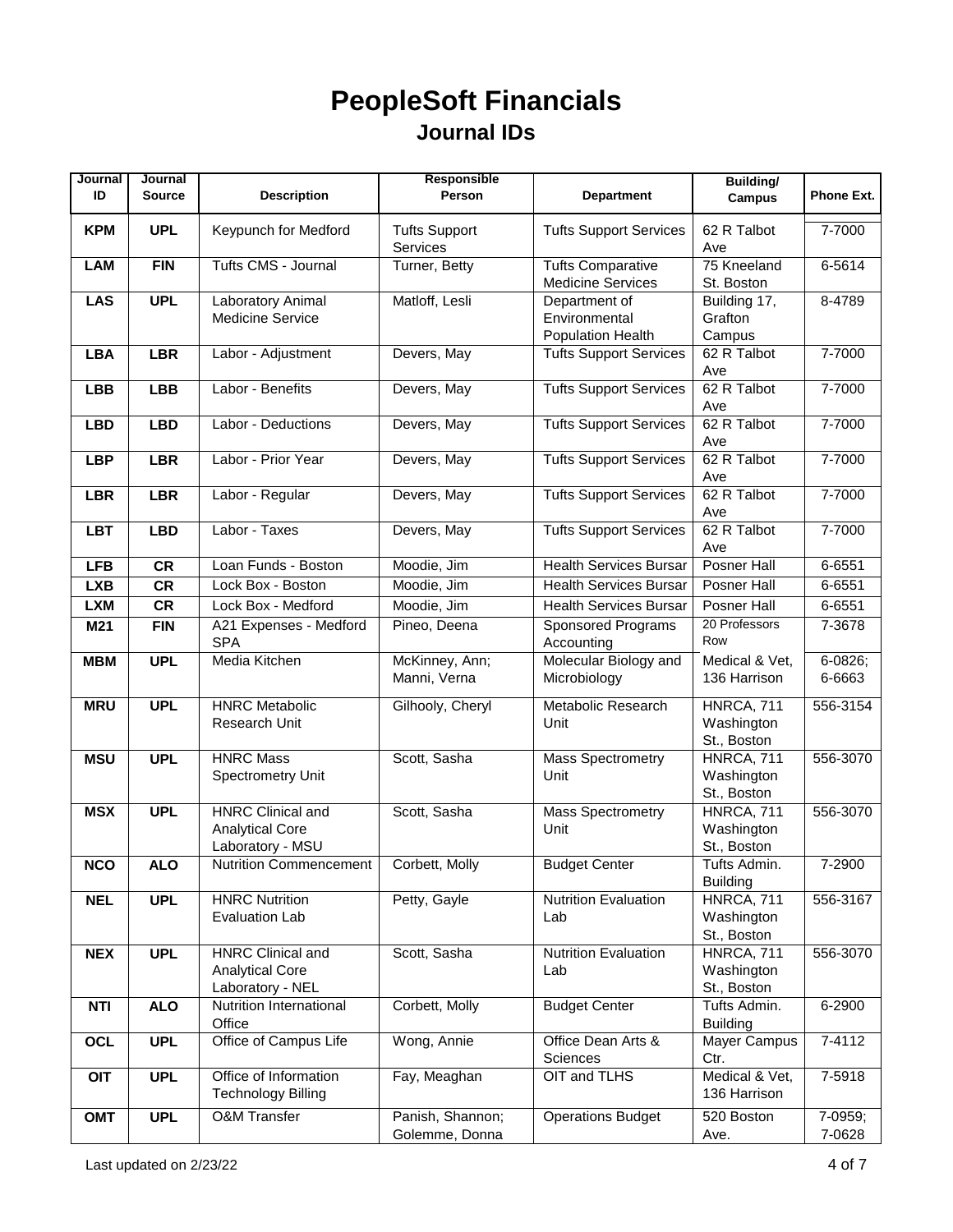| Journal         | Journal       |                                        | Responsible                           |                                            | <b>Building/</b>                |                     |
|-----------------|---------------|----------------------------------------|---------------------------------------|--------------------------------------------|---------------------------------|---------------------|
| ID              | <b>Source</b> | <b>Description</b>                     | Person                                | <b>Department</b>                          | <b>Campus</b>                   | <b>Phone Ext.</b>   |
| <b>OPR</b>      | <b>UPL</b>    | O&M Allocation to                      | Panish, Shannon;                      | <b>Operations Budget</b>                   | 520 Boston                      | 7-0959;             |
|                 |               | Schools                                | Golemme, Donna                        |                                            | Ave.                            | 7-0628              |
| PA <sub>9</sub> | <b>FIN</b>    | Over 90 Day Cost                       | Pineo, Deena                          | Post Award Finance                         | 75 Kneeland St                  | 6-6891              |
|                 |               | <b>Transfers</b>                       |                                       |                                            |                                 |                     |
| <b>PAB</b>      | <b>BUD</b>    | Manual Budget                          | Pineo, Deena                          | <b>Post Award Finance</b>                  | 75 Kneeland St                  | 6-6891              |
|                 |               | Entry/Adjustment                       |                                       |                                            |                                 |                     |
| <b>PAC</b>      | <b>FIN</b>    | <b>Expedited Cost Transfers</b>        | Pineo, Deena                          | Post Award Finance                         | 75 Kneeland St                  | 6-6891              |
| <b>PAD</b>      | <b>FIN</b>    | Post Award ICR to DAX                  | Pineo, Deena                          | <b>Post Award Finance</b>                  | 75 Kneeland St                  | 6-6891              |
| <b>PAI</b>      | <b>FIN</b>    | F&A (Indirect Cost)                    | Pineo, Deena                          | <b>Post Award Finance</b>                  | 75 Kneeland St                  | 6-6891              |
|                 |               | Adjustments<br>Post Award              | Pineo, Deena                          |                                            | 75 Kneeland St                  |                     |
| <b>PAJ</b>      | <b>FIN</b>    | Journal/Adjustment                     |                                       | <b>Post Award Finance</b>                  |                                 | 6-6891              |
| <b>PAL</b>      | <b>FIN</b>    | Post Award LOC                         | LeBrun, Valerie                       | <b>Post Award Finance</b>                  | 75 Kneeland St                  | 6-6561              |
| <b>PAM</b>      | <b>CD</b>     | Payroll's Miscellaneous                | Christian, Shelby                     | <b>Tufts Support Services</b>              | Tufts Admin.                    | 7-7000              |
|                 |               | <b>Batches</b>                         |                                       |                                            | <b>Building</b>                 |                     |
| <b>PAN</b>      | <b>FIN</b>    | Post Award Program<br>Income           | Pineo, Deena                          | Post Award Finance                         | 75 Kneeland St                  | 6-6891              |
| <b>PAR</b>      | <b>FIN</b>    | Re-Classification of                   | Pineo, Deena                          | Post Award Finance                         | 75 Kneeland St                  | 6-6891              |
|                 |               | Expenses                               |                                       |                                            |                                 |                     |
| <b>PAW</b>      | <b>FIN</b>    | Post Award Wires                       | LeBrun, Valerie                       | <b>Post Award Finance</b>                  | 75 Kneeland St                  | 6-6561              |
| <b>PAX</b>      | <b>FIN</b>    | Post Award Checks                      | LeBrun, Valerie                       | <b>Post Award Finance</b>                  | 75 Kneeland St                  | 6-6561              |
| <b>PHY</b>      | <b>UPL</b>    | Monthly Dishwashing                    | Ross, Elaine                          | Molecular Physiology                       | Medical & Vet,                  | 6-6944              |
|                 |               | Charges                                |                                       | and Pharmacology                           | 136 Harrison                    |                     |
| <b>PBB</b>      | <b>SIS</b>    | <b>Student Information</b>             | Moodie, Jim                           | <b>Health Services Bursar</b>              | Posner Hall                     | 6-6551              |
|                 |               | System                                 |                                       |                                            |                                 |                     |
| <b>PBM</b>      | <b>SIS</b>    | Student Information<br>System          | Moodie, Jim                           | <b>Health Services Bursar</b>              | Posner Hall                     | 6-6551              |
| <b>PLC</b>      | <b>FIN</b>    | Project Labor                          | Lindaman, Elise                       | Finance & Planning                         | Tufts Admin.                    | 7-2495              |
|                 |               | Contributions                          |                                       |                                            | <b>Building</b>                 |                     |
| <b>PLM</b>      | <b>FIN</b>    | <b>Plant Accounting</b>                | Lindaman, Elise                       | Finance & Planning                         | Tufts Admin.                    | 7-2495;             |
|                 |               |                                        | Festa, Jackie                         |                                            | <b>Building</b>                 | 7-4513              |
| <b>PMR</b>      | <b>UPL</b>    | Project Management                     | Panish, Shannon                       | <b>Operations Budget</b>                   | Medford                         | 7-0959              |
|                 |               | Reimbursement                          |                                       |                                            |                                 |                     |
| <b>PRO</b>      | <b>FIN</b>    | <b>Provost Journal Entries</b>         | Torres, Elizabeth;<br>Campbell, Celia | Finance & Planning                         | Tufts Admin.<br><b>Building</b> | $7-0115;$<br>7-3313 |
| <b>PSA</b>      | <b>UPL</b>    | <b>Public Safety</b>                   | Waite, Keree-Ann                      | <b>Public Safety</b>                       | Dowling Hall                    | 73906               |
|                 |               | Administration                         |                                       |                                            |                                 |                     |
| <b>PSP</b>      | <b>UPL</b>    | <b>Department Parking</b>              | Galvez III, Louis                     | <b>Public Safety</b>                       | Dowling Hall                    | 7-3983              |
| <b>RAJ</b>      | CR            | Online Journal ID for new              | Pineo, Deena                          | Post Award Finance                         | 75 Kneeland St                  | 6-6891              |
|                 |               | LRA feature in PS from                 |                                       |                                            |                                 |                     |
|                 |               | Post-Award                             |                                       |                                            |                                 |                     |
| <b>RBL</b>      | <b>UPL</b>    | Regional Biosafety Lab                 | Girouard, Wanda                       | <b>IDGH</b>                                | Grafton                         | 8-7935              |
|                 |               | (RBL) fees and services                |                                       |                                            |                                 |                     |
| <b>RDM</b>      | <b>UPL</b>    | Requisitions for Catering -<br>Medford | O'Brien, Patricia                     | <b>Catering Office</b><br>89 Curtis Street | Medford                         | 7-6585              |
| REM             | <b>REM</b>    | Development's (Gifts/                  | West, Heather<br>Pepper, Karen        | Finance & Planning                         | Tufts Admin.                    | 7-2201              |
|                 |               | Resources) System Feed                 |                                       |                                            | <b>Building</b>                 |                     |
| <b>RJM</b>      | <b>FIN</b>    | Development (Gifts/                    | Pepper, Karen                         | Finance & Planning                         | Tufts Admin.                    | 7-2201              |
|                 |               | Resources) - Adjustments               |                                       |                                            | <b>Building</b>                 |                     |
| <b>SCD</b>      | <b>UPL</b>    | <b>Billing Core</b>                    | Berne, Michael                        | <b>IPP</b>                                 | <b>ST 808A</b>                  | 6-2422              |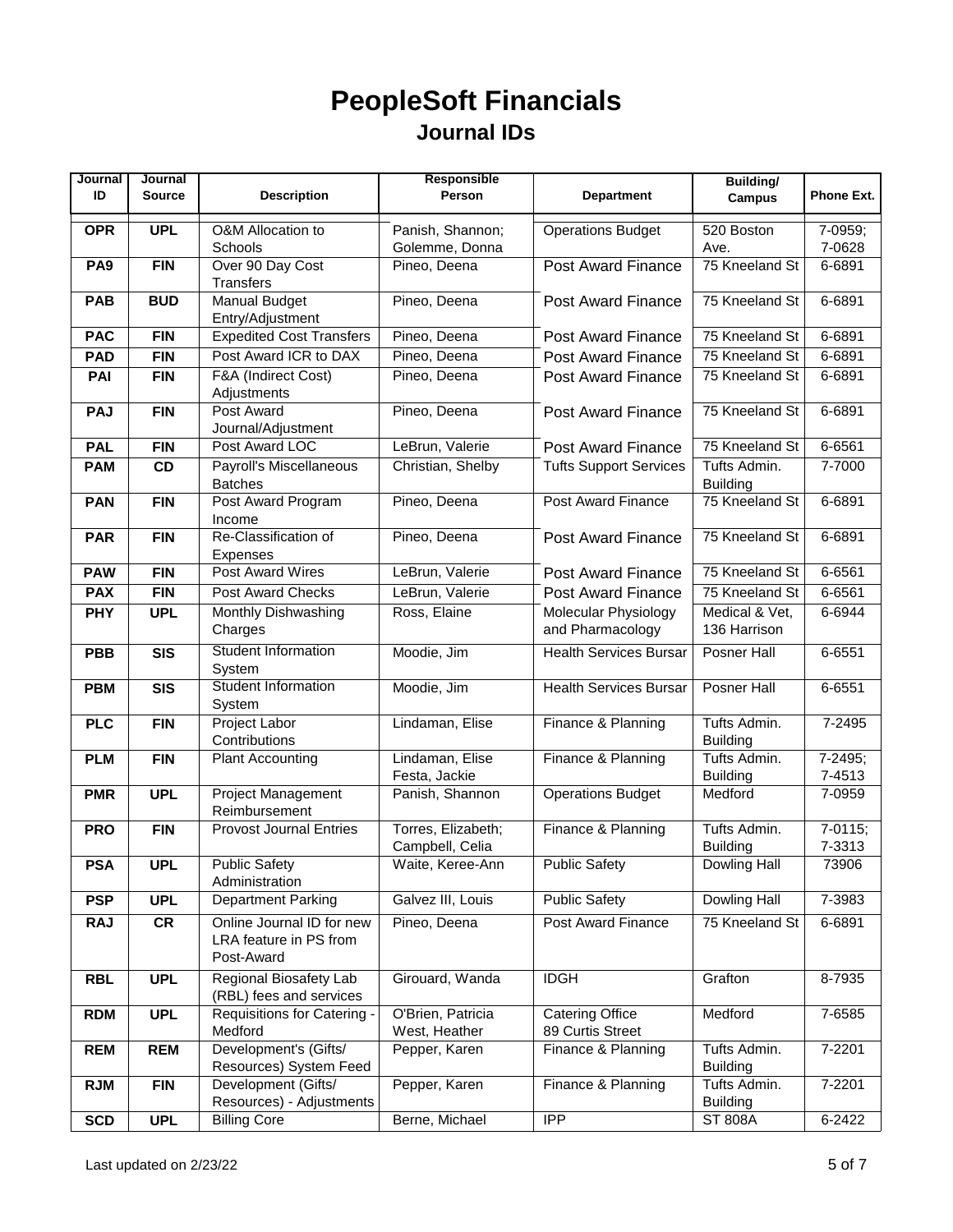| Journal    | Journal               |                                                | Responsible        |                                         | <b>Building/</b>                |                   |
|------------|-----------------------|------------------------------------------------|--------------------|-----------------------------------------|---------------------------------|-------------------|
| ID         | <b>Source</b>         | <b>Description</b>                             | Person             | <b>Department</b>                       | <b>Campus</b>                   | <b>Phone Ext.</b> |
| <b>SHI</b> | <b>UPL</b>            | Sackler Student Health<br>Insurance            | Abbott, Sara Dacey | Sackler School<br>Administration        | Sackler, Boston                 | 6-6767            |
| <b>SIS</b> | <b>SIS</b>            | <b>Student Information</b><br>System           | Moodie, Jim        | <b>Health Services Bursar</b>           | Posner Hall                     | 6-6551            |
| <b>SLM</b> | CR, CD,<br><b>FIN</b> | <b>Student Loans</b>                           | Lynch, Karen       | <b>Student Services</b>                 | Dowling Hall                    | 7-5316            |
| <b>SOE</b> | <b>UPL</b>            | School of Engineering                          | Powell, Michael    | <b>Budget Center</b>                    | Tufts Admin.<br><b>Building</b> | $7 - 4112$        |
| SSI        | <b>SME</b>            | Summer School Internet<br>Payments             | DeLosSantos, Joel  | <b>Treasury Operations</b>              | Tufts Admin.<br><b>Building</b> | 7-3266            |
| <b>TAT</b> | <b>CR</b>             | <b>Tufts at Tech Vet Clinic</b>                | Torres, Elizabeth  | Dean's Office -<br>Cummings             | Admin Bldg,<br>Grafton          | 7-0115            |
| <b>TAX</b> | <b>FIN</b>            | Tax Reporting - Form 990                       | Sanchez, John      | Finance & Planning                      | Tufts Admin.<br><b>Building</b> | 7-3141            |
| <b>TBC</b> | <b>FIN</b>            | The Budget Center                              | Torres, Elizabeth  | Financial Planning and<br><b>Budget</b> | Tufts Admin.<br><b>Building</b> | 7-3715            |
| <b>TC</b>  | <b>CR</b>             | <b>Treasury Bank Credits</b>                   | DeLosSantos, Joel  | <b>Treasury Operations</b>              | Tufts Admin.<br><b>Building</b> | 7-3266            |
| <b>TCU</b> | <b>UPL</b>            | <b>TCU Treasury</b>                            | Wong, Annie        | Office of Campus Life                   | Mayer Campus<br>Ctr.            | $7 - 4112$        |
| <b>TD</b>  | CD                    | <b>Treasury Bank Debits</b>                    | DeLosSantos, Joel  | <b>Treasury Operations</b>              | Tufts Admin.<br><b>Building</b> | 7-3266            |
| <b>TDA</b> | <b>SME</b>            | <b>Tufts Dental Application</b><br>Fees        | DeLosSantos, Joel  | <b>Treasury Operations</b>              | Tufts Admin.<br><b>Building</b> | 7-3266            |
| <b>TDE</b> | <b>SME</b>            | <b>Tufts Dental Enrollment</b><br>Deposits     | DeLosSantos, Joel  | <b>Treasury Operations</b>              | Tufts Admin.<br><b>Building</b> | 7-3266            |
| <b>TEL</b> | <b>UPL</b>            | Telecom                                        | Teldata            | University Information<br>Technology    | Tufts Admin.<br><b>Building</b> | 7-4357            |
| <b>TJM</b> | <b>TJM</b>            | Touchnet ecommerce PS<br>journals              | DeLosSantos, Joel  | <b>Treasury Operations</b>              | Tufts Admin.<br><b>Building</b> | 7-3266            |
| <b>TLH</b> | <b>UPL</b>            | Tech for Learning in the<br>Health Sci Billing | Fay, Meaghan       | OIT and TLHS                            | Medical & Vet,<br>136 Harrison  | 7-5918            |
| <b>TN</b>  | <b>FIN</b>            | <b>Treasury Non Cash</b>                       | DeLosSantos, Joel  | <b>Treasury Operations</b>              | Tufts Admin.<br><b>Building</b> | 7-3266            |
| <b>TOL</b> | <b>UPL</b>            | Corrections                                    | Teldata            | University Information<br>Technology    | Area Computer<br>Annex          | 7-4357            |
| <b>TPB</b> | <b>TPB</b>            | Telephone System Feed<br>for Boston            | Teldata            | University Information<br>Technology    | Tufts Admin.<br><b>Building</b> | 7-4357            |
| <b>TPC</b> | <b>TPC</b>            | Telephone System Feed<br>for Calling Cards     | Teldata            | University Information<br>Technology    | Tufts Admin.<br><b>Building</b> | 7-4357            |
| <b>TPG</b> | <b>TPG</b>            | Telephone System Feed<br>for Grafton           | Teldata            | University Information<br>Technology    | Tufts Admin.<br><b>Building</b> | 7-4357            |
| <b>TPM</b> | <b>TPM</b>            | <b>Telephone System Feed</b><br>for Medford    | Teldata            | University Information<br>Technology    | Tufts Admin.<br><b>Building</b> | 7-4357            |
| <b>TPP</b> | <b>SME</b>            | <b>Tuition Payment</b>                         | DeLosSantos, Joel  | <b>Treasury Operations</b>              | Tufts Admin.<br><b>Building</b> | 7-3266            |
| <b>TPR</b> | <b>SME</b>            | <b>Tuition Payment Return</b>                  | DeLosSantos, Joel  | <b>Treasury Operations</b>              | Tufts Admin.<br><b>Building</b> | 7-3266            |
| <b>TRJ</b> | <b>FIN</b>            | <b>Travel Journals</b>                         | Barone, Peter      | <b>Tufts Support Services</b>           | 62 R Talbot<br>Ave              | 7-7000            |
| <b>TRV</b> | <b>FIN</b>            | <b>Apptricity Travel/Expense</b>               | Barone, Peter      | <b>Tufts Support Services</b>           | $62$ R Talbot<br>Ave            | 7-7000            |